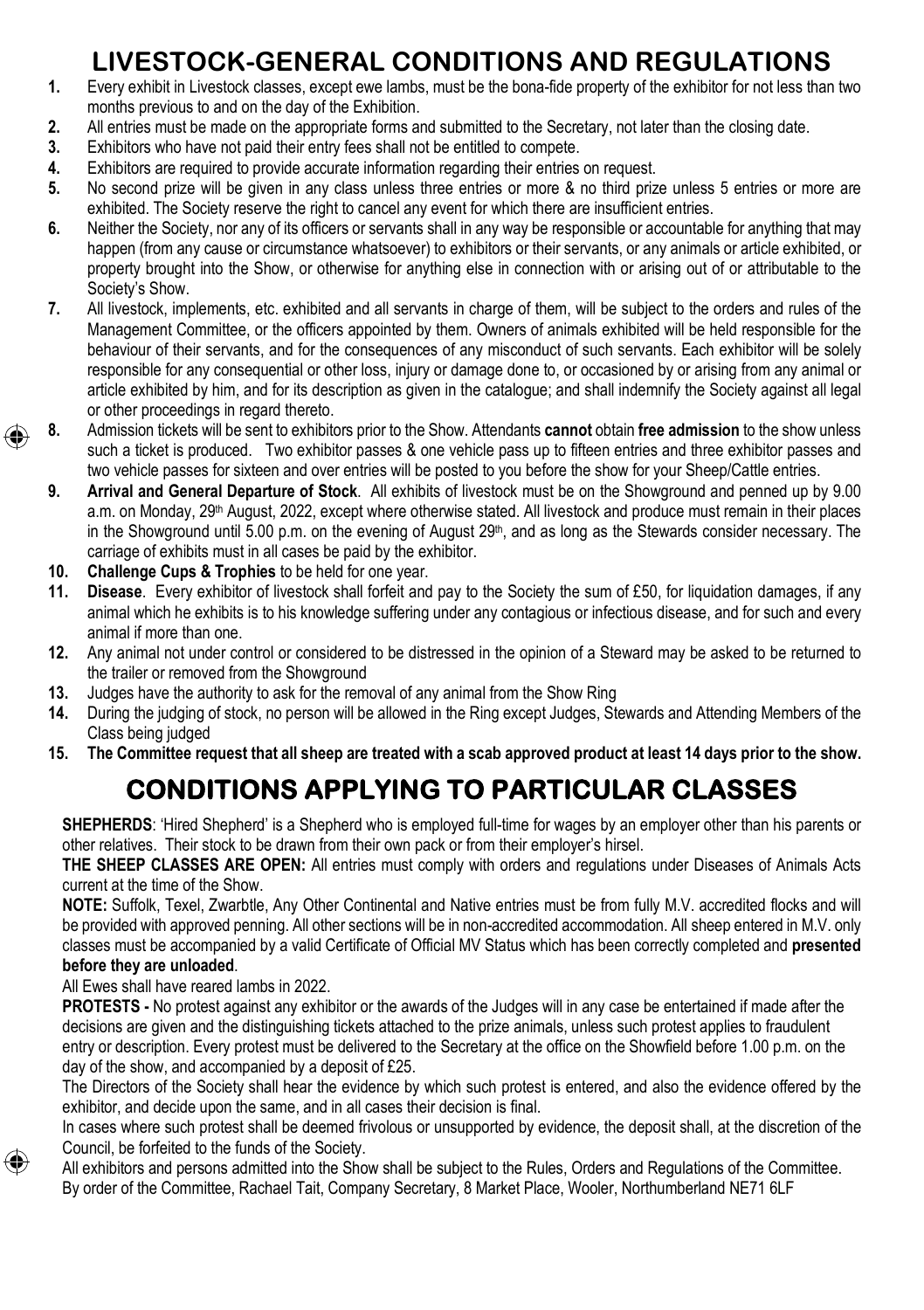## **LIVESTOCK JUDGES SHEEP**

| Mrs Stephanie Ryder |
|---------------------|
| Mr Andrew Ryder     |
| . Mr Peter Addison  |
|                     |
|                     |
| Mrs Stephanie Ryder |
| Mr Stephen Reed     |
|                     |
|                     |
|                     |
|                     |
|                     |
|                     |
|                     |
|                     |
|                     |
| Mr Joe Baker        |
| Mr Alex Bisset      |
|                     |

# **CATTLE**

⊕

Mr Richard Priestley

# **GOATS**

Mrs Hilary Matthews

# **DONKEY**

The Right Honourable Christopher Porter

## **COMPANION DOG SHOW**

classes  $1 - 8$  TBA classes 9-16 TBA

# **CHAMPION OF CHAMPIONS**

Mr Ronnie Black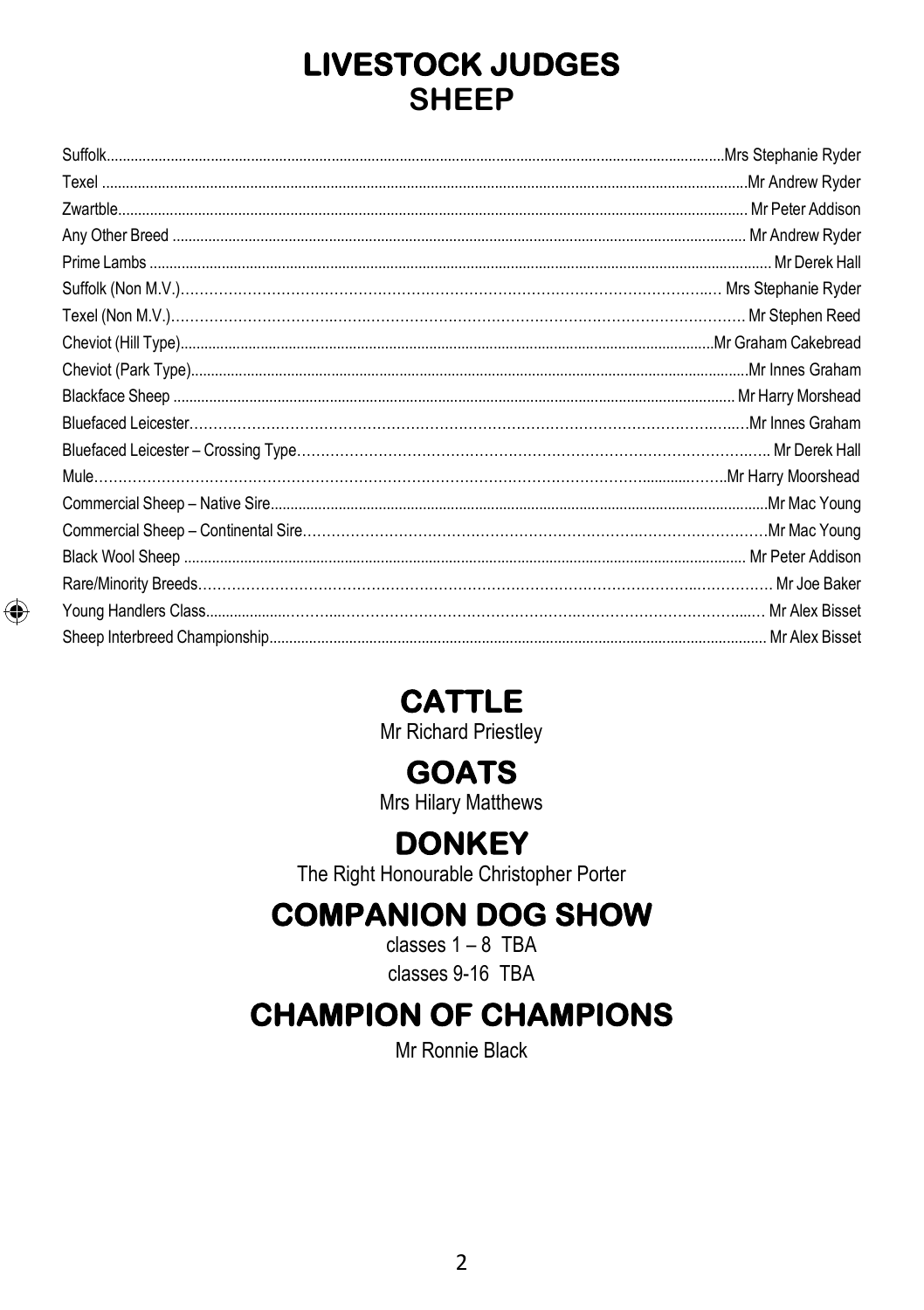### **SHEEP PRIZE LIST**

The following Prizes are offered subject to any Order of Her Majesty's Minister of DEFRA in force at the time of the Show. **Sheep interbreed Championship.** The winners for each breed section in classes 1-79 will compete. The overall winner to receive the **Messrs Redpath Bros Ltd Perpetual Silver Challenge Cup** and the overall reserve to receive **The Renner Perpetual Silver Challenge Shield**. The **European Slinks Perpetual Challenge Cup**, will be awarded to the highest placed locally bred sheep in any class. The **T. Mackay Trophy** for the Best Animal shown by a hired shepherd (see conditions) **Carrs Billington Livestock Points Competition -** £200 will be split between the top 3 exhibitors with the most points in the



Sheep and Cattle Classes. Points will be allocated for 1<sup>st</sup> to 3<sup>rd</sup> placings in all Sheep and Cattle Classes. 1<sup>st</sup> place = 3 points,  $2<sup>nd</sup>$  place = 2 points, 3 place = 1 point. The exhibitors with the most points after all classes have been judged will be presented the prize money in the Main Ring incorporated in the Grand Parade or Livestock. Prize money will be split **1st Prize £100, 2nd Prize £70 and 3rd Prize £30**. In the

event of a tie, the prize money will be split.

**Champion of Champions** will decide the overall Champion between the Sheep Interbreed Champion, Goat Champion, Donkey Champion, Overall Cattle Champion & Overall Hunter Horse Champion, **£100 to the Overall Champion**

### **M.V. ACCREDITED SHEEP SUFFOLK SHEEP** *(M.V. Accredited entries only)*

| Judge: Mrs Stephanie Ryder                                                                                                                                                                                                                                                                                      |                 |                 |                 |
|-----------------------------------------------------------------------------------------------------------------------------------------------------------------------------------------------------------------------------------------------------------------------------------------------------------------|-----------------|-----------------|-----------------|
| Class                                                                                                                                                                                                                                                                                                           | 1 <sup>St</sup> | 2 <sub>nd</sub> | 3 <sub>rd</sub> |
|                                                                                                                                                                                                                                                                                                                 |                 | £5              | £3              |
|                                                                                                                                                                                                                                                                                                                 |                 | £5              | £3              |
|                                                                                                                                                                                                                                                                                                                 |                 | f5              | £3              |
| Championship - H. Wardale, Esq Perpetual Silver Challenge Cup, for the Best Animal in Classes 1-3.<br>J.T. Lockie Perpetual Silver Challenge Trophy, for the Best Animal in Class 1.<br>J. Shell Perpetual Silver Challenge Cup, for the shepherd showing the Best Animal in Classes 1-3.<br><b>TEXEL SHEEP</b> |                 |                 |                 |
| (M.V. Accredited entries only)                                                                                                                                                                                                                                                                                  |                 |                 |                 |
| Judge: Mr Andrew Ryder                                                                                                                                                                                                                                                                                          |                 |                 |                 |
|                                                                                                                                                                                                                                                                                                                 |                 | £5              | £3              |
|                                                                                                                                                                                                                                                                                                                 |                 | £5              | £3              |
|                                                                                                                                                                                                                                                                                                                 |                 | £5              | £3              |
|                                                                                                                                                                                                                                                                                                                 |                 | £5              | £3              |
|                                                                                                                                                                                                                                                                                                                 |                 | £5              | £3              |
| Championship - The Jack Turnbull Memorial Trophy, for the Best Animal in Classes 4-8.<br><b>ZWARTBLES SHEEP</b><br>(M.V. Accredited entries only)<br>Judge: Mr Peter Addison                                                                                                                                    |                 |                 |                 |
|                                                                                                                                                                                                                                                                                                                 | £7              | £5              | £3              |
|                                                                                                                                                                                                                                                                                                                 | £7              | £5              | £3              |
|                                                                                                                                                                                                                                                                                                                 | £7              | £5              | £3              |
|                                                                                                                                                                                                                                                                                                                 | £7              | £5              | £3              |
|                                                                                                                                                                                                                                                                                                                 | £7              | £5              | £3              |
| Championship - The Three Farms Cup donated by the Dickinson Family for the Best Animal in Classes 9-13<br><b>ANY OTHER BREED</b>                                                                                                                                                                                |                 |                 |                 |
| (M.V. Accredited entries only)                                                                                                                                                                                                                                                                                  |                 |                 |                 |
| Judge: Mr Andrew Ryder                                                                                                                                                                                                                                                                                          |                 |                 |                 |
|                                                                                                                                                                                                                                                                                                                 |                 | £5              | £3              |
|                                                                                                                                                                                                                                                                                                                 |                 | £5              | £3              |
|                                                                                                                                                                                                                                                                                                                 |                 | £5              | £3              |
|                                                                                                                                                                                                                                                                                                                 |                 | £5              | £3              |
| Championship - The Glendale Agricultural Society Any Other Breed for the Best Animal in Class 14-17<br><b>NON M.V. ACCREDITED SHEEP</b>                                                                                                                                                                         |                 |                 |                 |

#### **PRIME LAMBS**

Judge: Mr Derek Hall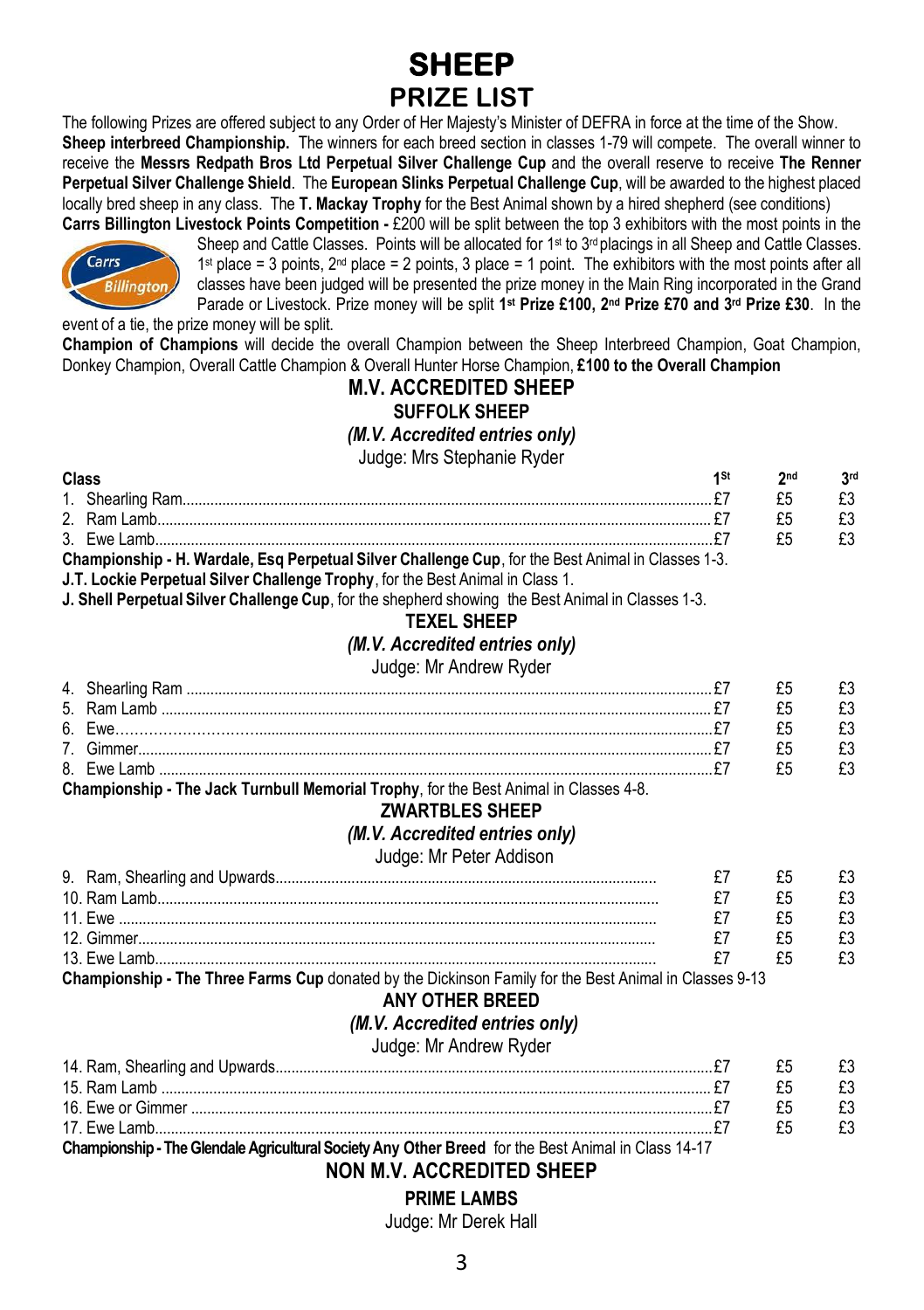|     |                                                                                                                                    | £5 | £3 |
|-----|------------------------------------------------------------------------------------------------------------------------------------|----|----|
|     |                                                                                                                                    | £5 | £3 |
|     |                                                                                                                                    | £5 | £3 |
|     |                                                                                                                                    | £5 | £3 |
|     |                                                                                                                                    | £5 | £3 |
|     |                                                                                                                                    | £5 | £3 |
|     | Championship - Northumberland National Park Perpetual Silver Challenge Cup, for the Best Animal in Class 18-23.                    |    |    |
|     | SUFFOLK SHEEP (NON MV)                                                                                                             |    |    |
|     |                                                                                                                                    |    |    |
|     | Judge: Mrs Stephanie Ryder                                                                                                         |    | £3 |
|     |                                                                                                                                    | £5 |    |
|     |                                                                                                                                    | £5 | £3 |
|     |                                                                                                                                    | £5 | £3 |
|     |                                                                                                                                    | £5 | £3 |
|     | Championship - The Col. Roddam J.P Perpetual Challenge Trophy, for the Best Animal in Class 24-27                                  |    |    |
|     | <b>TEXEL SHEEP (NON MV)</b>                                                                                                        |    |    |
|     | Judge: Mr Stephen Reed                                                                                                             |    |    |
|     |                                                                                                                                    | £5 | £3 |
|     |                                                                                                                                    | £5 | £3 |
|     |                                                                                                                                    | £5 | £3 |
|     |                                                                                                                                    | £5 | £3 |
|     |                                                                                                                                    | £5 | £3 |
|     | Championship - The Walton Bowl for the Best Animal in Class 28-32                                                                  |    |    |
|     | <b>CHEVIOT SHEEP (HILL TYPE)</b>                                                                                                   |    |    |
|     | Judge: Mr Graham Cakebread                                                                                                         |    |    |
|     |                                                                                                                                    |    |    |
| 33. |                                                                                                                                    | £5 | £3 |
| 34. |                                                                                                                                    | £5 | £3 |
| 35. |                                                                                                                                    | £5 | £3 |
| 36. |                                                                                                                                    | £5 | £3 |
| 37. |                                                                                                                                    | £5 | £3 |
| 38. |                                                                                                                                    | £5 | £3 |
|     | Championship - George Elliot Esq Perpetual Challenge Cup for the Best Animal in Classes 33-38.<br><b>CHEVIOT SHEEP (PARK TYPE)</b> |    |    |
|     | Judge: Mr Innes Graham                                                                                                             |    |    |
| 39. |                                                                                                                                    | £5 | £3 |
| 40. |                                                                                                                                    | £5 | £3 |
| 41. |                                                                                                                                    | £5 | £3 |
| 42. |                                                                                                                                    | £5 | £3 |
| 43. |                                                                                                                                    | £5 | £3 |
|     | Championship - The T Cumming Perpetual Challenge Cup for the best animal in classes 39-43.                                         |    |    |
|     |                                                                                                                                    |    |    |
|     | <b>BLACKFACE SHEEP</b>                                                                                                             |    |    |
|     | Judge: Mr Harry Morshead                                                                                                           |    |    |
| 44. |                                                                                                                                    | £5 | £3 |
| 45. |                                                                                                                                    | £5 | £3 |
| 46. |                                                                                                                                    | £5 | £3 |
| 47. |                                                                                                                                    | £5 | £3 |
| 48. |                                                                                                                                    | £5 | £3 |
| 49. |                                                                                                                                    | £5 | £3 |
|     | Championship - A D Currie Perpetual Silver Challenge Cup for the Best Animal in Classes 44-49<br><b>BLUEFACED LEICESTER SHEEP</b>  |    |    |
|     | Judge: Mr Innes Graham                                                                                                             |    |    |
| 50. |                                                                                                                                    | £5 | £3 |
| 51. |                                                                                                                                    | £5 | £3 |
| 52. |                                                                                                                                    | £5 | £3 |
| 53. |                                                                                                                                    | £5 | £3 |
| 54. |                                                                                                                                    | £5 | £3 |
|     | Championship - The Jennings Tankard for the Champion Bluefaced Leicester in Classes 50 to 54                                       |    |    |
|     |                                                                                                                                    |    |    |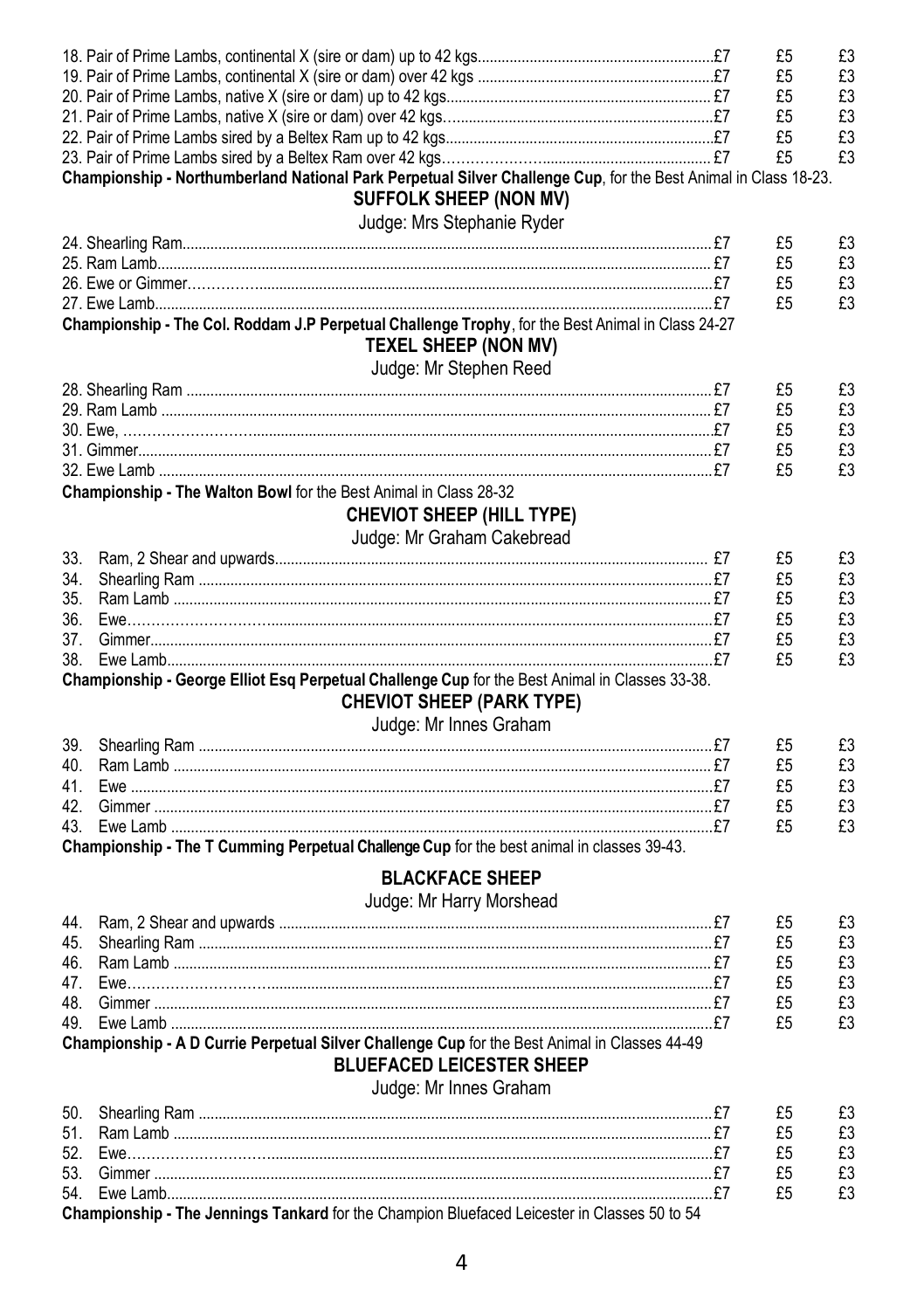### **BLUFFACED LEICESTER - CROSSING TYPE**

Judge: Mr Derek Hall

| 55. |         |  |  |
|-----|---------|--|--|
| 56. |         |  |  |
| 57. |         |  |  |
| 58. |         |  |  |
| 59. | Fwelamh |  |  |

Championship - The J Herdman Perpetual Challenge Salver, for Best Animal in Classes 55-59

### **MIII F SHEEP**

#### Judge: Mr Harry Morshead

| 60 |  |  |
|----|--|--|
| 61 |  |  |
| 62 |  |  |

Championship - The T Armstrong & Sons Perpetual Silver Challenge Cup for Best Animal in Classes 60-62

#### **COMMERCIAL SHEEP - NATIVE SIRE**

Judge: Mr Mac Young

| Open to any breed, pure or cross by native sire, ineligible for previous classes |  |  |
|----------------------------------------------------------------------------------|--|--|

| 63 |                                                                                        |  |  |
|----|----------------------------------------------------------------------------------------|--|--|
| 64 |                                                                                        |  |  |
| 65 |                                                                                        |  |  |
| 66 |                                                                                        |  |  |
| 67 |                                                                                        |  |  |
|    | <b>Championship - The Rae Perpetual Challenge Cup for Best Animal in Classes 63-67</b> |  |  |

Bosanquet Perpetual Silver Challenge Cup, for the best Half Bred Sheep in classes 63 to 67.

#### **COMMERCIAL SHEEP - CONTINENTAL SIRE**

#### Judge: Mr Mac Young

Open to any breed, pure or cross by continental sire, ineligible for previous classes

| Championship - The Glendale Agricultural Society Commercial Sheep Continental Sire Cup for the Best Animal in Class 68-72 |  |  |
|---------------------------------------------------------------------------------------------------------------------------|--|--|

### **BLACK WOOL SHEEP**

Judge: Mr Peter Addison

| (Any Breed, e.g. Black Cheviot, Shetland, etc. except Jacob)                                        |  |  |
|-----------------------------------------------------------------------------------------------------|--|--|
|                                                                                                     |  |  |
|                                                                                                     |  |  |
|                                                                                                     |  |  |
| Championship - The Northumberland Charcoal Perpetual Challenge Cup for Best Animal in Classes 73-75 |  |  |

### **RARE / MINORITY BREEDS INC JACOB**

Judge: Mr Joe Baker

| <b>Championship - The Glendale Agricultural Society Rare/Minority Breed Cup for the Best Animal in Class 76-79</b> |  |  |
|--------------------------------------------------------------------------------------------------------------------|--|--|

## **YOUNG HANDLERS CLASS**

Judge: Mr Alex Bisset

(Age 12 and under) (1st - 4th place)

The Campbells' Perpetual Challenge Trophy for the Champion Young Handler

This class will be held before the Interbreed class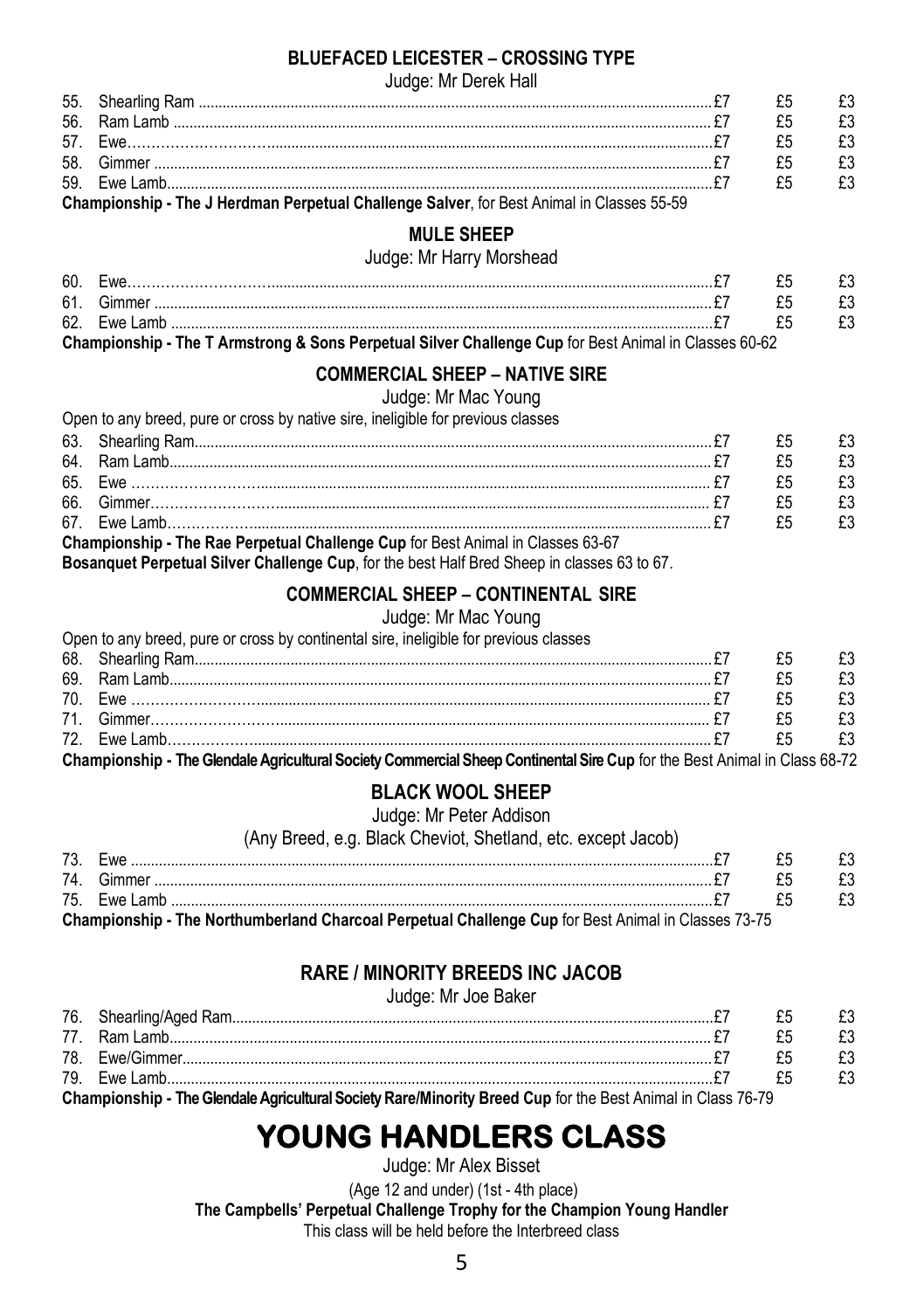**Entries on the Day**

# **SHEEP INTERBREED CHAMPIONSHIP**

Judge: Mr Alex Bisset

For the Championship winners in the foregoing Sheep Sections

**Messrs Redpath Bros Ltd Perpetual Silver Challenge Cup**, to the Sheep Champion

**The Renner Perpetual Silver Challenge Shield**, to the Reserve Champion

**Sheep Interbreed Champion to go forward for the Champion of Champions in the Main Ring**

# **CHAMPION OF CHAMPIONS**

Judge: Mr Ronnie Black

Will decide the overall Champion between the Sheep Interbreed Champion, Goat Champion, Donkey Champion, Overall Cattle Champion (if Halter led) & Overall Hunter Horse Champion. To take place in the Main Ring

# **GRAND PARADE OF LIVESTOCK**

## **CATTLE Commercial Cattle**

Judge: Mr Richard Priestley

Classes are subject to change

|  | £20 | f10 |
|--|-----|-----|
|  | £20 | f10 |
|  | £20 | f10 |
|  | £20 | £10 |
|  | £20 | f10 |
|  | £20 | f10 |
|  |     |     |

Baby beef can be exhibited alongside their mothers if necessary

Classes 82-85 must be Haltered

**The Lilburn Estates Perpetual Challenge Trophy** to the overall cattle champion in the show

### **Pedigree Cattle**

Judge: Mr Richard Priestley

Classes are subject to change

#### **Continental Classes**

|                       |     | f 20 | £10  |
|-----------------------|-----|------|------|
|                       |     | £20  | £10  |
|                       |     | f20  | £10  |
|                       |     | £20  | £10  |
|                       | £30 | £20  | £10  |
| <b>Native Classes</b> |     |      |      |
|                       |     | £20  | £10. |
|                       |     | £20  | £10  |
|                       |     | £20  | £10  |
|                       |     | f20  | £10  |
|                       | £30 | £20  | £10  |
|                       |     |      |      |

**The Lilburn Estates Perpetual Challenge Trophy** to the overall cattle champion in the show

**Overall Champion from Class 80-96 to go forward for the Champion of Champions in the main ring, if champion is an unhaltered animal, the best haltered animal will go out to Champion of Champions.**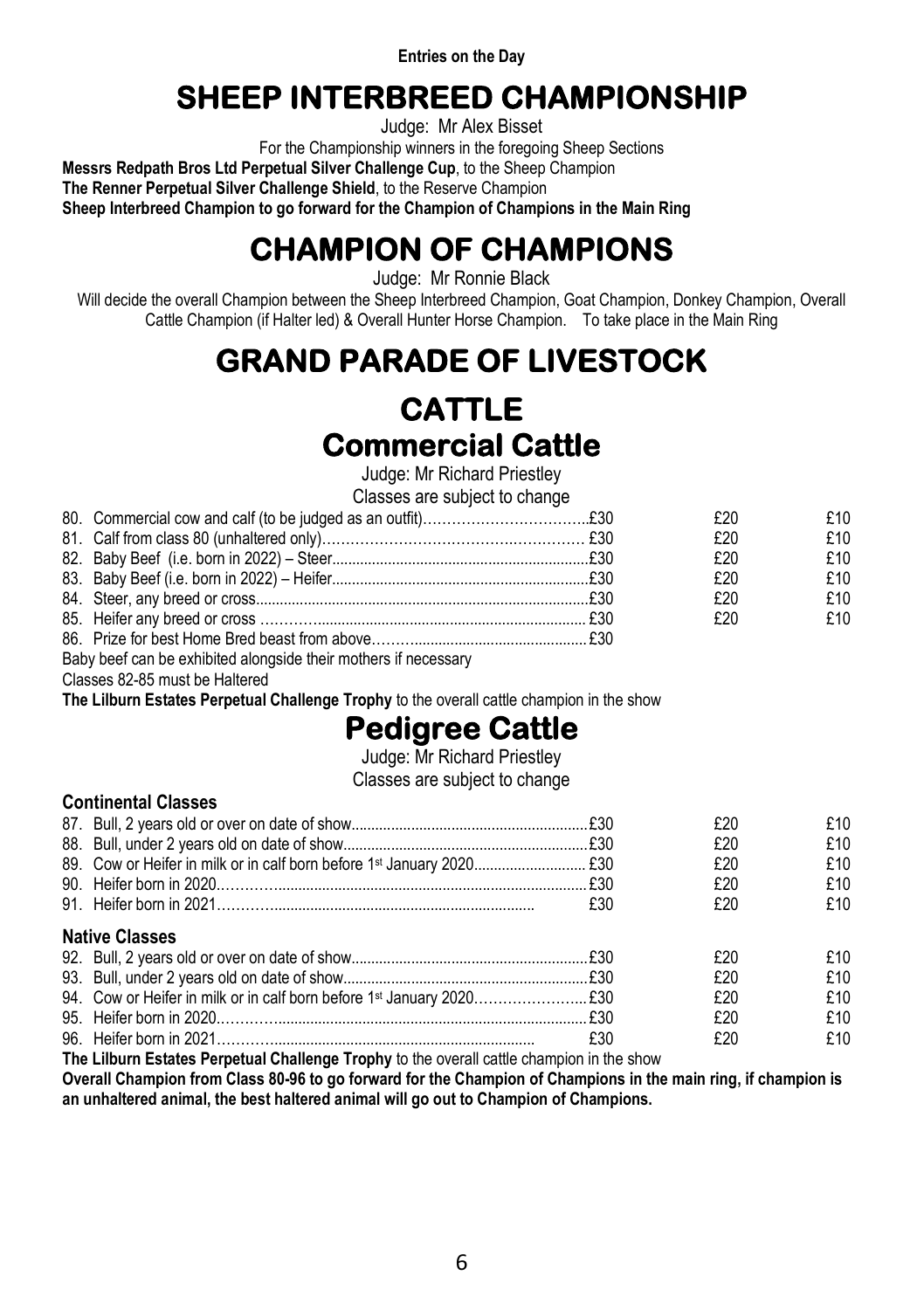## **SHEEP DOG TRIAL**

(by kind permission of Mr & Mrs Davidson, Lilburn Estate)

Judge: TBC

The Glendale Agricultural Society Sheep Dog Trial will be held on **Saturday 13th July**, at Hurlstone Park, Lilburn Tower, at 8.30 a.m.

**Perpetual Silver Challenge Cup**, presented by Captain C.D. Burrell, for the Best Shepherd Competitor in Sheep Dog Trial residing in Glendale.

**Perpetual Silver Challenge Cup**, presented by Wooler Silver Jubilee Committee for the winner of the Sheep Dog Trial. **Perpetual Silver Challenge Cup**, presented by Mr and Mrs D. Davidson, for the highest pointed dog bred by the competitor.

- **1.** Open Trial ....................................................................................................................Prizes 1st-6th places
- **2.** Confined Trial (10-mile radius)......................................................................................Prizes 1st-2nd places
- **3.** Special Prize for Best Novice

Entries £4 on the field (members and non-members)

Enquiries to Lilburn Estates: - Tel: 01668 217331.

**LAST RUN 4.30 p.m.**

### **COMPANION DOG SHOW**

Chief Steward: Mrs S Braithwaite

Judge: classes 1 - 8 Judge: classes 9 - 16

By Kennel Club Permission. Rosettes for Best in Show and Reserve Best in Show and Best Puppy. 1st-6th places

- **1.** Any Variety Puppy (6-12 mths) **9.** Junior Handling (up to age 11) **9.** Any Variety Terrier **10.** Junior Handling (12-16)
- 

⊕

- 
- 
- **4.** Any Variety Hound **12.** Any Variety Pastoral or Working Dog
- **6.** Any Variety Utility or Toy Dog **14.** Most Handsome Dog **14.** Any Variety Sporting Dog **15.** Prettiest Bitch
- 
- **7.** Any Variety Sporting Dog<br>**8.** Any Variety Non Sporting Dog
	-
- 
- **2.** Any Variety Terrier **10. 10.** Junior Handling (12-16)<br> **11.** Best Six Legs (2 Human **11.** Best Six Legs (2 Human
	- **11.** Best Six Legs (2 Human and 4 Canine)<br>**12.** Waggiest Tail
	-
	- **13.** The Dog the Judge would most like to take home
	-
	-
	- **16.** Veteran Dog any dog aged 7 years or over

Judging of: Best in Show. Reserve Best in Show. Best Puppy

**Entries on the Field from 12 noon Entry Fee £1 per class**

- 1 8 are in Ring 1 classes commence at 1.00p.m.
- 9 16 are in Ring 2 classes commence at 1.30p.m.

**No puppies under six months of age may compete in ANY of the classes**